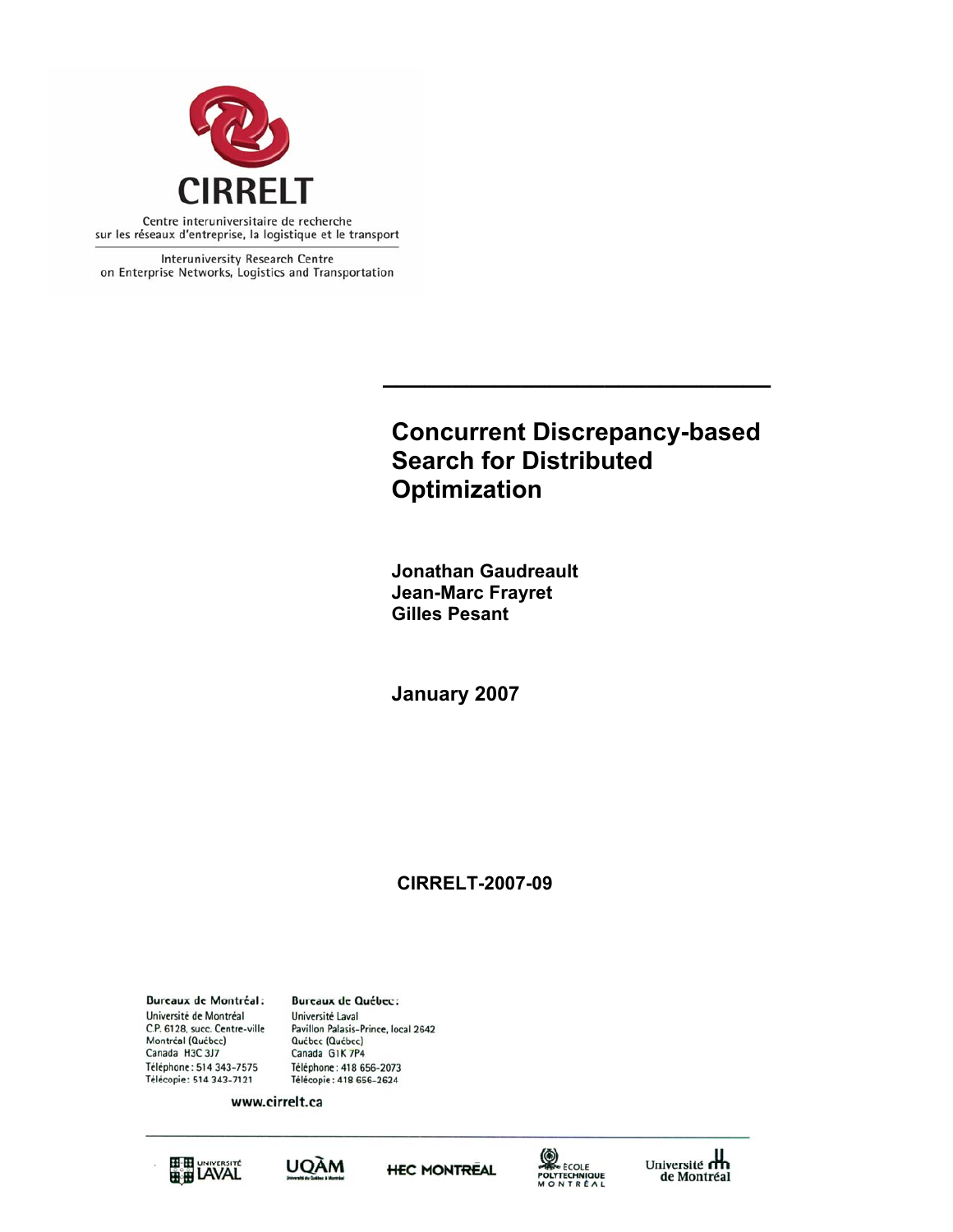## **CONCURRENT DISCREPANCY-BASED SEARCH FOR DISTRIBUTED OPTIMIZATION**

## Jonathan Gaudreault <sup>1</sup>, Jean-Marc Frayret<sup>1,2,3</sup>, Gilles Pesant<sup>2,3</sup>

- 1 Research Consortium in e-Business in the forest products industry (FOR@C)
- <sup>2</sup> École Polytechnique de Montréal, Québec, Canada
- $3$  Centre interuniversitaire de recherche sur les réseaux d'entreprises, la logistique et le transport (CIRRELT)

**Abstract.** Distributed Constraint Optimization is increasingly used to formalize problem solving by multiple agents. However, there are situations where agents represent an organization made up of heterogeneous agents (e.g. network of companies) in which the context, the structure, and the business rules define the interactions that are possible between them. The solution space for those hierarchical problems is reminiscent of the ones of centralized combinatorial problems. Therefore, we propose a distributed algorithm (MacDS) that performs discrepancy-based search which is known to perform well for centralized problems. The proposed algorithm is complete and aims at producing good solutions in a short amount of time. It allows concurrent computation and is tolerant to message delays. It has been evaluated using real industrial problems with complex subproblems, for which it showed good performance.

**Keywords.** Distributed constraint optimization; multi-agent; discrepancy-based search; supply chain; lumber industry.

**Acknowledgements**. This work was funded by the Research Consortium in E-Business in the Forest Products Industry (FOR@C) and supported by the Interuniversity Research centre on Enterprise Networks, logistics and transportation (CIRRELT).

**\_\_\_\_\_\_\_\_\_\_\_\_\_\_\_\_\_\_\_\_\_\_\_\_\_\_\_\_\_**

Results and views expressed in this publication are the sole responsibility of the authors and do not necessarily reflect those of CIRRELT.

Les résultats et opinions contenus dans cette publication ne reflètent pas nécessairement la position du CIRRELT et n'engagent pas sa responsabilité.

<sup>\*</sup> Corresponding author: jean-marc.frayret@cirrelt.ca

Dépôt légal – Bibliothèque nationale du Québec, Bibliothèque nationale du Canada, 2007

<sup>©</sup> Copyright Gaudreault, Frayret, Pesant et CIRRELT, 2007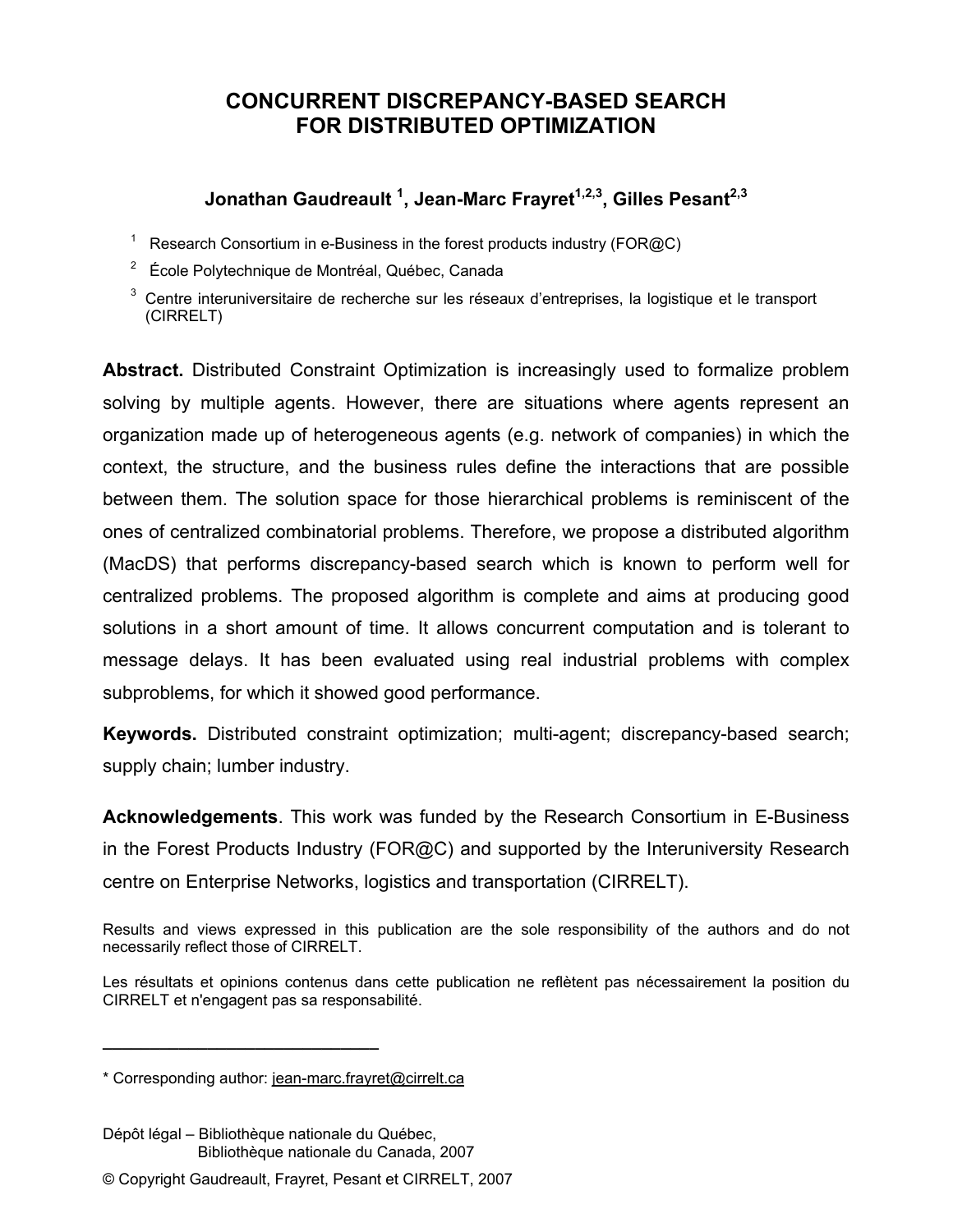#### **Introduction**

Many generic algorithms have been proposed in recent years to solve Distributed Constraint Optimization Problems (DCOP). In (Modi and Veloso 2005), the authors underline that those generic algorithms do not always take advantage of the characteristics of a particular class of problems, e.g. specific constraint structures or domain specific heuristics. Moreover, there are situations where the agents solving the problem represent an organization that exists *a priori* and is made up of heterogeneous agents (e.g. network of companies). The structure of the organization and its context may limit the type of relation and interactions between them (Horling and Lesser 2004).

 In this paper, we study a class of distributed problems that are hierarchical in nature. As for classic DCOP, there is an objective function that agents try to minimize. However:

- The problem is partitioned into subproblems and there is a sequence in which they must be solved, imposed by the business domain;
- The agents are constrained when solving a subproblem by the decisions of the previous ones;
- The objective can be formulated as a function of the variables of one subproblem (most of the time the last one).

A wide range of problems meet those criteria, notably many planning problems in a hierarchical context. Schneeweiss describes many problems from industrial applications in (Schneeweiss 2003).

 We will especially study the case of industrial supply chain networks (Moyaux, Chaib-draa and D'Amours 2006). More precisely, using the following example where agents are factories offering services to the others agents. An external client announces a call for bids for a product and the work of each plant is needed to produce and deliver the final good. Different alternatives are possible regarding the parts to use, the manufacturing processes to follow, the scheduling of operations and the choice of transportation. The partners want to put together a common production plan (e.g. what to do, where and when). Each agent has a local vision: it can only think about its own production, inputs and outputs. Business rules state a resolution sequence; a factory cannot calculate its needs for raw material and send them to its supplier without knowing what it is asked to produce, neither can it plan its production before knowing what supply is granted by the supplier. These define the two subproblems of each agent.

 The objective function represents the client's interest, e.g. minimize lateness. Because agents do not know alternative possibilities for the agents they supply, a bound on the objective function cannot be computed until it is time to solve the last subproblem.

 The consortium is in competition with others; if the external client rejects the first proposal, it is urgent to propose alternative solutions before it accepts a proposition from another consortium. Our goal is therefore to produce good solutions quickly.

 In the following sections, we will formally describe the problem and show that few DCOP methods apply in this context. We will then propose MacDS, a concurrent method allowing the agents to systematically explore the solution space, but aiming at producing good solutions first by using a backtracking strategy based on the computation of discrepancies. The algorithm will then be evaluated for both random data and real industrial problems.

#### **Problem Definition**

A Hierarchical Distributed Constraint Optimization Problem (HDCOP) is defined over a set of variables  $X = \{X_1, ..., X_m\}$ . Each variable  $X_i$  can take a value from a set  $D_i$ . The set of variables x is partitioned into disjoint subsets (subproblems). Each variable is part of a subproblem  $S(X_i) \in S = [S_1, ..., S_n]$ . Each one is owned by an agent (an agent may own many subproblems). Formally,  $A(X_i) = A(S(X_i)) \in A = \{A_1, ..., A_p\}$ . Subproblems must be solved in the order defined by  $s$ . Each subproblem  $s_j$  is constrained by previous decisions, as stated by a predicate  $C_i$  ( $U(S_1, ..., S_i)$ ). Agents wish to minimize a function  $F(S_{\alpha})$  where  $S_{\alpha} \in S$ .

 We suppose that agents know algorithms to solve their subproblems and they produce the solutions in an order defined by this algorithm. In that context, we can represent the global solution space as a tree, where each level  $j=1, ..., n$  corresponds to subproblem  $S_j$ . Each node on that level represents an instance of that subproblem (defined by previous decisions). Each arc is an alternative and feasible solution to that subproblem. Arcs are ordered according to the local algorithm used by the agent.

## **DCOP**

The previous problem could be reformulated as a classic DCOP such as in (Modi, Shen, Tambe, and Yokoo 2005). To keep the notion of subproblems, we need to consider that each subproblem in the original HDCOP formulation is now a variable in the DCOP. The domain of each new variable is the Cartesian product of the original variables. The original variables cease to exist. Unfortunately, we then lack the representation of the mandatory solving sequence. We also miss the fact that each time a variable must be valued, a complex subproblem must be solved and that we must use the local solver of the agent. In contrast, most DCOP algorithms specify the rule the agent must use for value ordering for that variable/subproblem. For those reasons, we will prefer the HDCOP definition.

### **Algorithms for Classical DCOP**

The simplest algorithm is Synchronous Backtracking (SyncBT) (Yokoo, Ishida, Durfee and Kuwabara 1992). It mimics chronological backtracking in the tree representing the solution space (for our HDCOP, the one presented with our definition). Agents solve the subproblems in sequence. The messages transmitted by agents represent current partial assignments (CPA). In the case of a dead end, or when a global solution is found, a chronological backtrack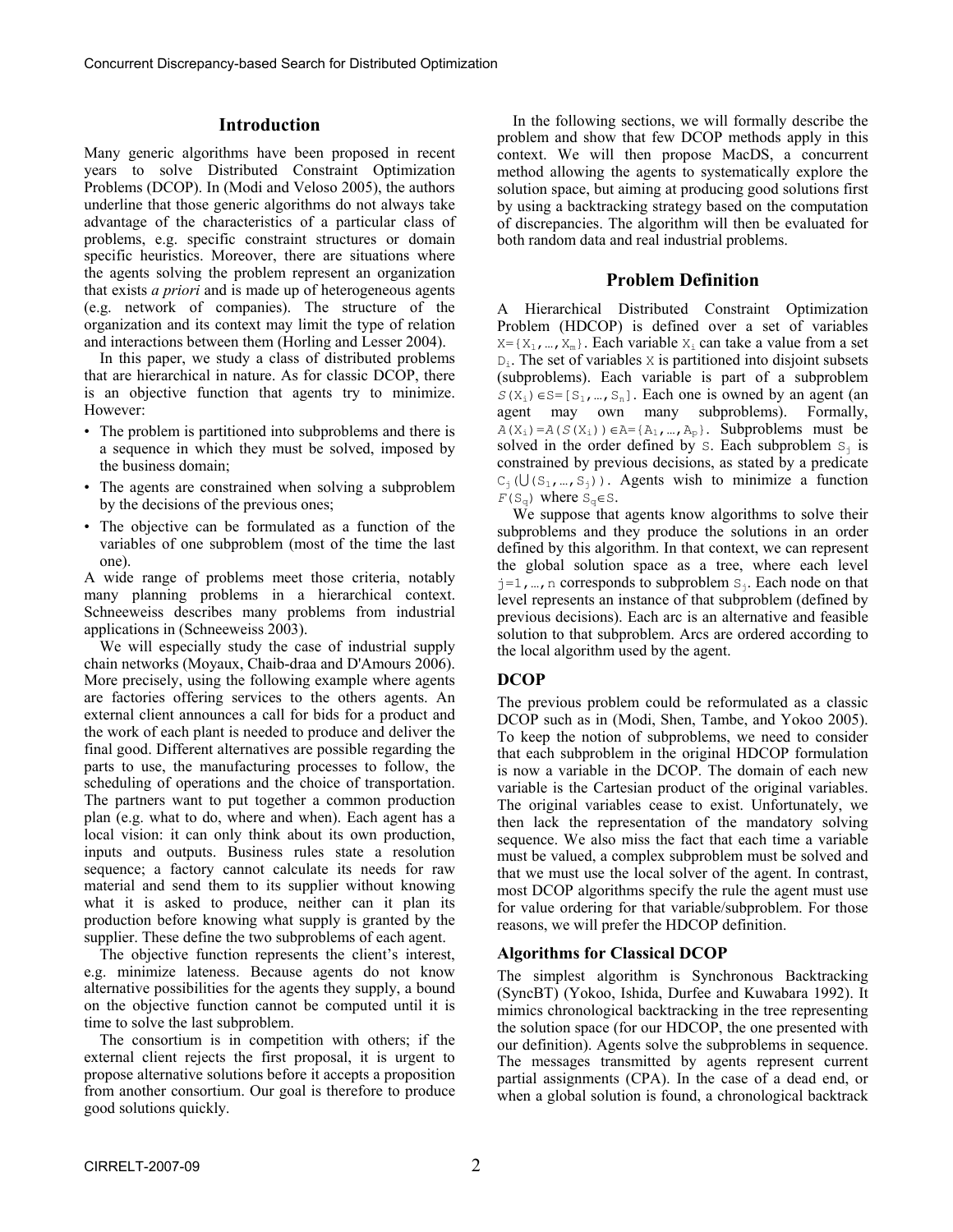occurs. Of course, the method is complete. Synchronous Branch-and-Bound (SyncBB) improves SyncBT by calculating a bound on the objective in each node. The value is used to prune the tree and guide the value ordering (Hirayama and Yokoo 1997). For a hierarchical problem where the objective is represented by a function of the variables of the last subproblem and the agents lack a good representation of the other subproblems, the bound would be equal to zero at each node. SyncBB is then equivalent to SyncBT. In Asynchronous Forward-Bounding (AFB) (Gershman, Meisels and Zivan 2006), when an agent assigns a value it transfers the CPA to every following agent. Agents then compute bounds concurrently.

 Some methods allow the agent to assign a value to variables asynchronously, as soon as it supposes this change could improve the global solution. Distributed local search does this but it is incomplete (Sun, Zhang, and Nee 2001; Hirayama and Yokoo 1997). Asynchronous Distributed Optimization (ADOPT) was the first method both asynchronous and complete (Modi, Shen, Tambe, and Yokoo 2005) but the algorithm needs agents to be able to calculate good bounds and change their values accordingly. It therefore violates our assumption about agents using specialized solvers.

 Another approach is distributed dynamic programming. The best known algorithm is DPOP (Petcu and Faltings 2005) for which different improvements have been proposed over time. It makes the assumption that agent  $A(S_i)$  can solve  $S_i$  before  $S_{i-1}$  is solved.  $A(S_i)$  is asked for the best solution for  $S_i$  for any potential solution of  $S_{i-1}$ . This supposes that  $A(S_i)$  has a good representation of the domain for  $S_{i-1}$  and can solve  $S_i$  to optimality in reasonable time.

## **Multi-Agent Concurrent Discrepancy Search**

The solution space for the introduced hierarchical distributed optimization problems is reminiscent of the ones for centralized combinatorial problems. The search tree (see HDCOP definition) is equivalent to one for a centralized problem given a variable ordering heuristic and a value ordering heuristic.

 In such a centralized context, chronological backtracking is most of the time outperformed by search methods based on the computation of discrepancies, both for satisfaction and optimization problems (Harvey and Ginsberg 1995; Le Pape and Baptiste 1999). These strategies have the characteristic of not relying on bound calculation.

 This section introduces a new distributed algorithm (MacDS) that performs discrepancy-based search. It is complete (exploring the same search space as SyncBT) but aims at producing good solutions in a short amount of time. It allows concurrent computation, uses asynchronous communication, an asynchronous timing model (Lynch 1996) and is tolerant to random message transmission delays. It also takes advantage of situations where subproblem solving times vary from one agent to another.

#### **Discrepancy-based Search**

Limited Discrepancy Search (LDS) was the first method based on discrepancies (Harvey and Ginsberg 1995). The main idea is that the leaves of the tree (solutions) do not have the same expected quality; that it decreases with the number of times one should branch to the right when going from the root to that leaf (i.e. the number of discrepancies). The rationale is that a move to the right is a move against the value ordering heuristic. LDS aims to first visit the leaves with the fewest discrepancies. Another effect of LDS is that the solutions visited in a given period of time will be more different from one another than those produced using chronological backtracking. It is this interesting characteristic we seek in our distributed algorithm. In the original description by Harvey, LDS was a search procedure, but the idea can be used to specify a node selector: when backtracking conditions occurs, the search engine must select the node for which the next unvisited child has the fewest discrepancies (Beck and Perron 2000). This is why LDS can be described as a backtracking policy.

 LDS has been applied with success to optimization problems (Le Pape and Baptiste 1999). For n-ary trees, they proposed to count the discrepancies as follows: the **i**th arc followed at a given level counts as **i-1** discrepancies. Over time, other discrepancy-based methods have been proposed (Walsh 1997; Beck and Perron 2000). Discrepancy-based search is integrated into commercial solvers as, for example, ILOG Solver.

### **Concurrent Search Algorithms**

Classic algorithms for DCOP and DisCSP (distributed satisfaction problems) exploit two different approaches to achieve concurrency (Zivan and Meisels 2006). The first is the asynchronous approach used by ADOPT, as described previously. The second is called Concurrent Search Algorithm (CSA) by (Zivan and Meisels 2006). They exploited it in the ConcDB algorithm (for DisCSP). With this approach, each global solution is constructed sequentially by the agents, but agents collectively work on many solutions. A concurrent algorithm must specify how and when a new "path" must be explored. Our algorithm makes use of this form of concurrency.

### **Proposed Algorithm (MacDS)**

We will first describe the algorithm informally using a simple example. Agents  $A = \{B, C, D\}$  should solve the problem made-up of subproblems  $S = [B, C, D]$ . Each global solution is constructed sequentially by the agents. They solve the subproblems as ordered in the vector. The first agent (B) uses its local solver. Once it has a first solution, agent  $\overline{B}$  sends it to agent  $\overline{C}$  in a message named "B0" (first solution for subproblem B). Agent C then repeats the same and transmits the message "B0-C0" (first solution of  $\subset$  according to the first solution of  $\overline{B}$ ) to the next agent. But, as soon as the first agent has sent its solution "B0" to the second agent, it started looking for an alternative decision ("B1") using its local solver. As soon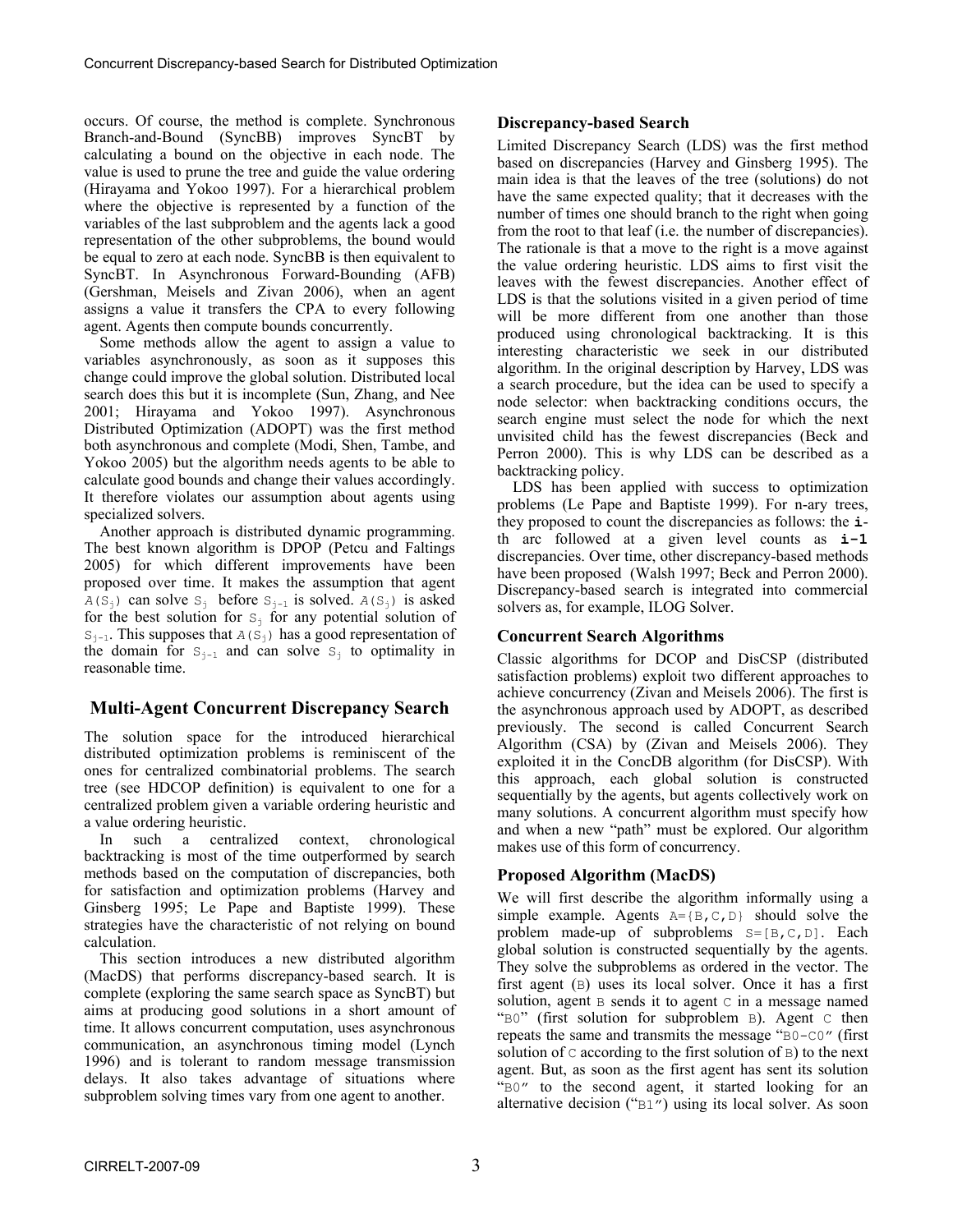as "B1" is ready, it is sent asynchronously to agent C, whether or not it has already found a solution for "B0". When receiving this message, agent C must ask itself whether it is better to continue working on "B0-C0" or begin to work on "B1-C0". This decision will be based on discrepancies (the names of messages contain information to compute them).

 Essentially, each agent manages a list of tasks, supplied asynchronously by the previous one. Tasks are prioritized locally according to the discrepancy profile of the next message the task would generate. The policy used to compare them defines a backtracking strategy that will be enforced collectively by all agents. The policy is implemented by a function comparing two profiles and selecting the one with greater priority. It is possible to implement it based on different known strategies: LDS, DDS, SBS, DFS, etc. (in the latter case, we would then perform a concurrent synchronous backtracking).

 In the extreme case where a single agent owns every subproblem, then MacDS visits the nodes of the tree in the same order as a centralized search algorithm (applying the same backtracking strategy) would.

 In a distributed context where each agent manages its own task list, each solution to the global problem will be obtained in no more time than would be necessary for the centralized algorithm (ignoring communication delays). Each agent is working as soon as there is a task in its list, but preempts its current work when a task with greater priority is added to the list.

 The algorithm is complete since it explores the same solution space as SyncBT; it only changes the sequence in which nodes will be visited. In the case of which nodes will be visited. In the case of communication breakdown (or in presence of random messages transmission delays), the agent always works on the available task with the greatest priority, rather than remaining idle. Therefore, it is not mandatory for messages to arrive in the same order as they were sent.

**Pseudocode.** The following objects are manipulated by the algorithm:

- A message msq is a couple  $\langle d, p \rangle$  where d represents the decisions for the previous subproblems and  $p$  is a vector of integers representing the discrepancy profile. The element  $p[i]$  defines, for a level j, which arc should be followed when going from the root to the "current node" in the solution tree.
- A list of tasks (tasks) contains the running and waiting tasks of the agent. A task is defined by d and p, by the number of local solutions produced to date for the task (i) and by a boolean indicating if the subproblem solver thinks there is no more solution (noMoreSol).

Each agent runs many threads: one for each task plus a control thread. A single thread per agent is active at any moment. The control thread (Figure 1) is activated when the agent receives a message (WhenReceiveMsg) and when a task has just produced a new subproblem solution (WhenNewSolution). It then updates the task list and transfers control to the thread of the task with the greatest priority (ActivateTask).

**WhenReceiveMsg**(msg) **if** (running ≠ ∅) running.Sleep(); tasks.insert(<msg.d, msg.p, 0, false>)); ActivateATask(); **WhenNewSolution**(task) task.Sleep(); SendMessage(successor(task), <task.d + task.sol.d, task.p + task.i>) task.i++; **if** (task.noMoreSol) tasks.Remove(task); running ← ∅; ActivateATask(); **ActivateATask**() **if** (tasks.count() > 0) running ← tasks[1]; running.WakeUp(); **else** running ← ∅;



 The pseudocode for the task threads is shown in Figure 2. When a task is created, its thread is idle. It must be activated by the control thread. When the task produces a new subproblem solution, it signals it to the control thread (SignalNewSolution) and goes idle (sleep). It is the control thread that sends the message to the agent that owns the next subproblem.

```
Run(task) 
  task.noMoreSol ← false; 
  task.sol ← NextSolution(task); 
 while (task.sol \neq \emptyset)SignalNewSolution(task):
       Sleep(); 
       task.sol ← NextSolution(task); 
  task.noMoreSol ← true; 
 SignalNewSolution(task);
```
*Figure 2: Thread implementing a task* 

 In the shown pseudocode, we suppose that tasks are ordered by decreasing priority. Figure 3 shows examples of comparator functions that can be used to maintain the list sorted. They identify, over a pair of discrepancy profiles, which one have greater priority, according to a backtracking strategy. The first one (CompareBT) defines a chronological backtracking policy. The other one (CompareLDS) defines an LDS policy. When one calls those functions, the discrepancy profile representing a task is the concatenation of task.p and task.i.

#### **Evaluation**

MacDS was evaluated with generated data and with a real industrial problem.

**Evaluation with Generated Data.** We suppose n-ary trees randomly generated, such that the probability that a leaf is the best solution is proportional with  $\delta^{(p)}$ , where p is the number of discrepancies of the leaf and  $\delta$  is a parameter that varies from 0.1 to 1.0 (by steps of 0.1). When  $\delta$  is maximal, all leaves have the same probability. The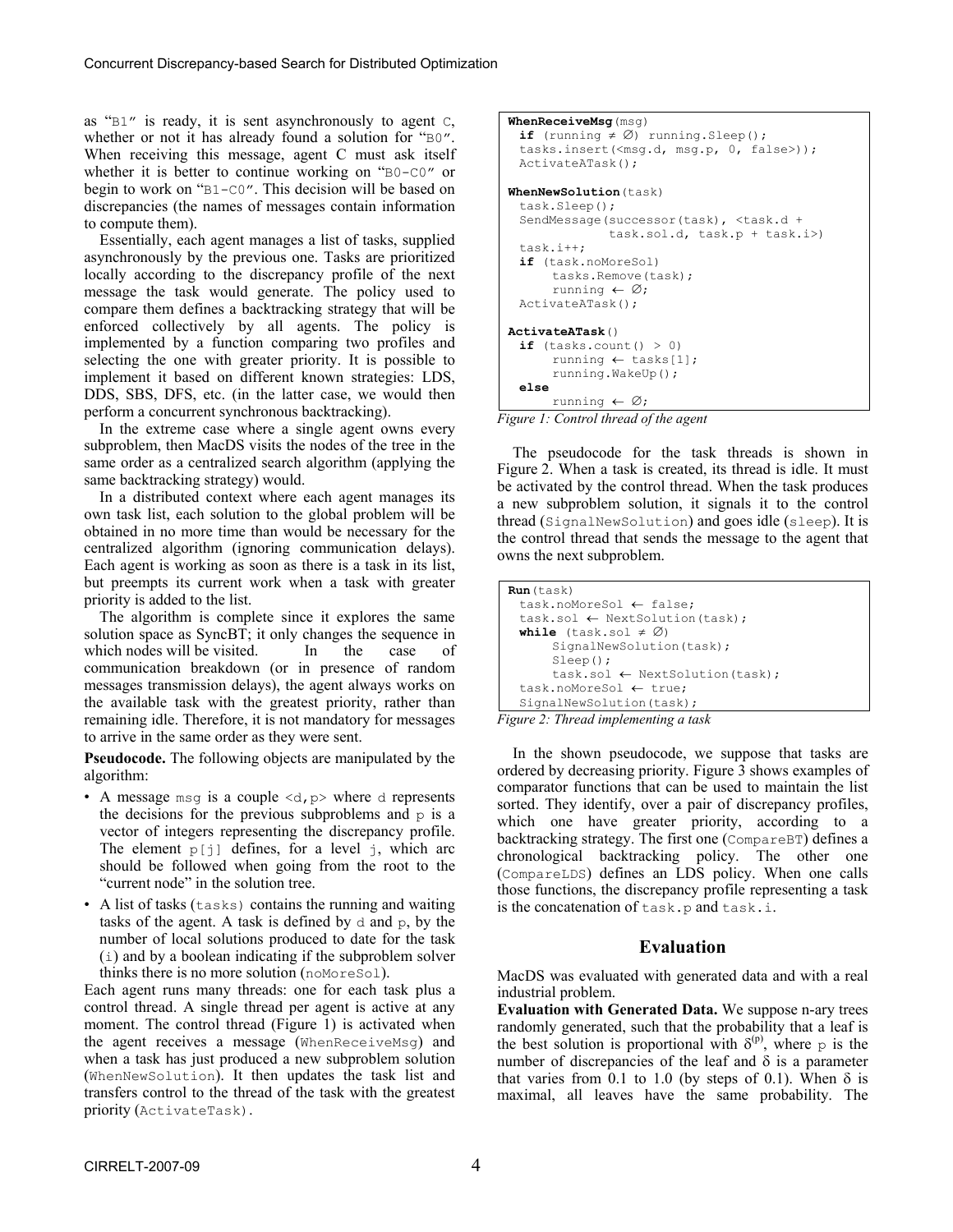performance measure used is the expected time needed to find the best solution on these trees. Others parameters we experimented with were: number of subproblems (Card(S)), message transmission delay  $(\tau)$ , subproblem solving time  $(\alpha)$ , and the number of solutions for each subproblem (n). This experiment was conducted in a simulation environment similar to (Modi, Shen, Tambe, and Yokoo 2005).

```
CompareBT(p1, p2) 
  depth ← Min(Card(p1), Card(p2)); 
 j \leftarrow 1;while (p1[j] = p2[j] & j \leq depth) j++;
 if (j ≤ depth) 
        if (p1[j] ≤ p2[j]) return p1; 
        else return p2; 
 else 
       if (Card(p1) \geq Card(p2) .depth()) return
p1; 
        else return p2; 
  CompareLDS(p1, p2) 
 t1 \leftarrow \Sigma(j=1..\text{Card}(p1)) p1[j];t2 \leftarrow \Sigma(j=1..\text{Card}(p1)) p2[j];if (t1 < t2) return p1; 
 else 
       if (t2 < t1) return p2;
        else return CompareBT(p1,p2);
```
*Figure 3: Comparators implementing two backtracking policies* 

We compared MacDS using a LDS policy (MacDS LDS) with SyncBT. To measure which part of the gain was due to concurrency and which to the backtracking policy, we also tested a version of MacDS using chronological backtracking (MacDS\_BT) and also implemented SyncLDS (synchronous as SyncBT, but performing LDS).

MacDS LDS is always the best of the four algorithms (caught up by MacDS BT when  $\delta=1.0$ ). For both backtracking policies (BT and LDS), the MacDS version always beats the synchronous one. The following figures shows results when  $\delta = 0.7$ , which is representative of the average case.

Figure 4(a) shows that message delay  $(\tau)$  has a linear impact for all four algorithms, but a much smaller one for both versions of MacDS. For them, expected time needed to find the best solution is equal to  $(Card(S)-1)$ τ. Figure 4(b) shows that subproblem solving time ( $\alpha$ ) also has a linear impact, again smaller for the MacDS versions. Figure 4(c) shows that the impact of the number of subproblems  $(\text{Card}(s))$  is exponential.

**Industrial Evaluation.** We then evaluated the algorithms using real industrial data with complex subproblems. The case is a supply chain coordination problem in the forest products industry. The data were extracted from the company databases at different moments in 2005.

The network has three plants  $A = \{A_1, A_2, A_3\}$  and four subproblems  $S=[V,W,X,Y]$ . The equivalent centralized problem has millions of solutions. In terms of product flow, the agents form a chain. But, the decision flow is more complex (see Figure 5). Agent  $A_2$  is in contact with the external customer. An customer order is a set of tuples  $\epsilon$ product,dueDate,quantity>. A<sub>2</sub> first computed a demand for  $A_1$  (subproblem v).  $A_1$  then builds its production plan and allocates supply to  $A_2$  (subproblem W).  $A_2$  builds its production plan and allocates supply to  $A_3$ (subproblem X). Then, A3 plans its production (subproblem Y). The objective is to minimize the sum of order lateness, which is a function of the variables in Y.

 Each local solver was made available by FORAC, a consortium of companies and researchers. Agent  $A_1$  plans its sawing operations using a Mixed Integer Linear Programming model. Agent  $A_2$  uses Constraint Programming to plan and schedule its wood drying operations. Agent  $A_3$  schedules its wood finishing operation using a forward-scheduling heuristic, but uses a DDS backtracking strategy to produce alternative



*Figure 5: Agents, subproblems and solving sequence*



*Figure 4: Expected time to get best solution, according to: (a) message transmission time*  $[\text{Card}(S)=4;n=10;\alpha=1;\delta=0.7]$ *, (b) time to solve subproblem*  $[\text{Cards}(S)=4; n=10; \tau=0; \delta=0.7]$  *and (c) total number of subproblems*  $[n=3; \alpha=1; \tau=0; \delta=0.7]$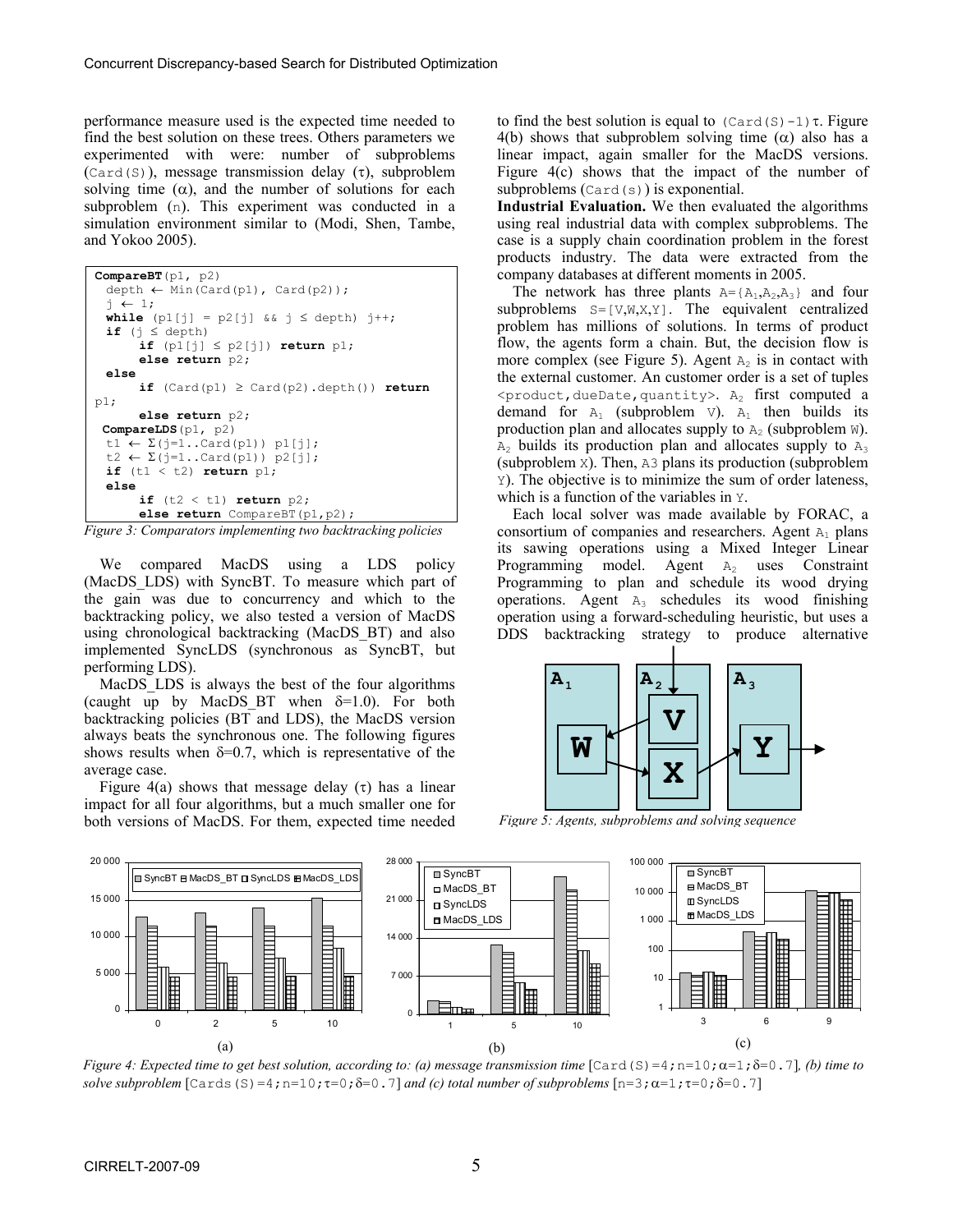solutions.

 These experiments were done in a distributed environment where each agent runs on a different computer. It allows measuring the real impact of concurrency in a situation where subproblems are hard and take a different amount of time to be solved. The difference in computation time between subproblems can vary five fold. Production of alternative solutions varies from a few seconds to several minutes. In this context, communication complexity is not an issue (Lynch 1996).

 For a given case, the first global solution of each compared algorithm is always the same. It is also this solution that would be obtained by the companies using standard business process. Consequently, we compared the algorithms according to the percentage of reduction of the objective function they achieved, with respect to the computation time (in seconds). Figure 6 illustrates the results for the four industrial cases studied (a,b,c,d). For a very short computation time, SyncBT and MacDS\_LDS give comparable results. This is because they produce the same solutions until the last agent receives a second task in its list. Then, MacDS\_LDS starts to outperform SyncBT in a significant manner: while SyncBT persists in exploring only minor variations of the first solutions, MacDS\_LDS explores different areas of the search tree. Case  $(b)$  is an exception: SyncBT is the winner by 0.5% for pretty much any computation time.

 We can see the impact of the backtracking policy by comparing SyncBT and SyncLDS. The latter outperforms SyncBT, except for very short computation time.

 By comparing MacDS\_LDS with SyncLDS, we see that for any solution quality reached by SyncLDS, MacDS produces an equal or better solution in an equal or shorter computation time. The average reduction of computation time for each case is as follows: 18.5%, 88.7%, 54.5% and 64.0%. Two reasons explain this. Concurrency makes each solution being produced in an equal or shorter amount of time, but it also gives agents the opportunity to explore more alternative solutions in a given amount of time.

MacDS BT gave results indistinct from those of SyncBT. For that reason, they are not shown in the figures. The explanation is the following: for industrial cases, any subproblem has many alternative solutions. When performing chronological backtracking, the system takes a long time to explore alternative solutions of the last subproblem only. In MacDS BT, previous agents produce alternative solutions but they are never exploited by the last agent.

#### **Conclusion**

The good performance of classic algorithms for DCOP is based on the ability of each agent to locally compute a good bound on the global objective and make its decisions based on this bound. In a heterogeneous context, where specialized agents are facing different complex subproblems, agents may lack such global vision. Hierarchical problems are such a context.

 For those situations, we proposed MacDS, a distributed algorithm that performs discrepancy-based search and allows the agents to work concurrently. It outperforms



*Figure 6: Reduction of the objective function, according to computation time (in seconds) for cases (a), (b), (c) and (d).*